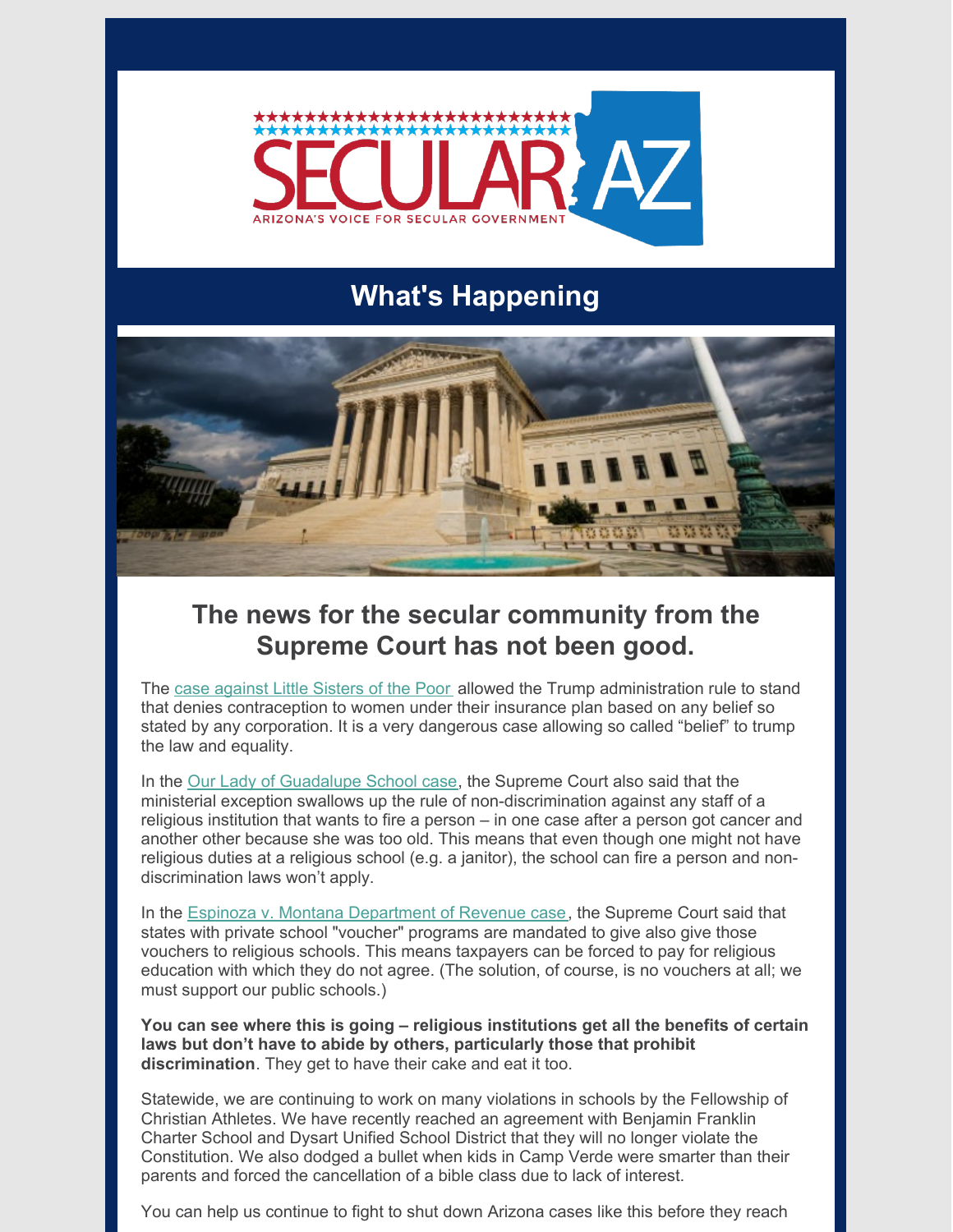the Supreme Court. Please consider making a contribution to support Secular AZ's legal work today.

## **Happening Tomorrow**

## **MAKE AMERICA CONSTITUTIONAL AGAIN RELIGIOUS FREEDOM ON THE BALLOT**

### **Legislating Religious Freedom**



Representative Huffman (CA) Co-Chair, Congressional Freethought Caucus



**Representative Raskin (MD)** Co-Chair, Congressional Freethought Caucus





**Representative Smith (FL)** State Representative



**Greg Epstein** Humanist Chaplain at MIT and Harvard

**Ann Druyan** Writer/Producer/Director "Cosmos: Possible Worlds" **Faith in Humanity: A Conversation** with Greg Epstein and Ann Druyan

Christian **Nationalism** and White **Supremacy** 



Dr. Robert Jones Founder and CEO, Public Religion Research Institute





Dr. Monica Miller Associate Professor of Religion and Africana Studies at Lehigh University



Tuesday, August 18, 1-3 pm CT

### www.buff.ly/3aj8kob

 $|cc|$ 

Join the Secular Democrats of America (SDA) for its inaugural virtual event at the 2020 DNC Convention. Hear from Members of the Congressional Freethought Caucus, candidates, and activists who are defending the separation of church and state, mobilizing nonreligious voters, and advocating for religious freedom for people of all faiths and none.

Arizona's own Representative Athena Salman (D-26) will be one of many speakers talking about legislating religious freedom and mobilizing the secular vote for the 2020 general election.